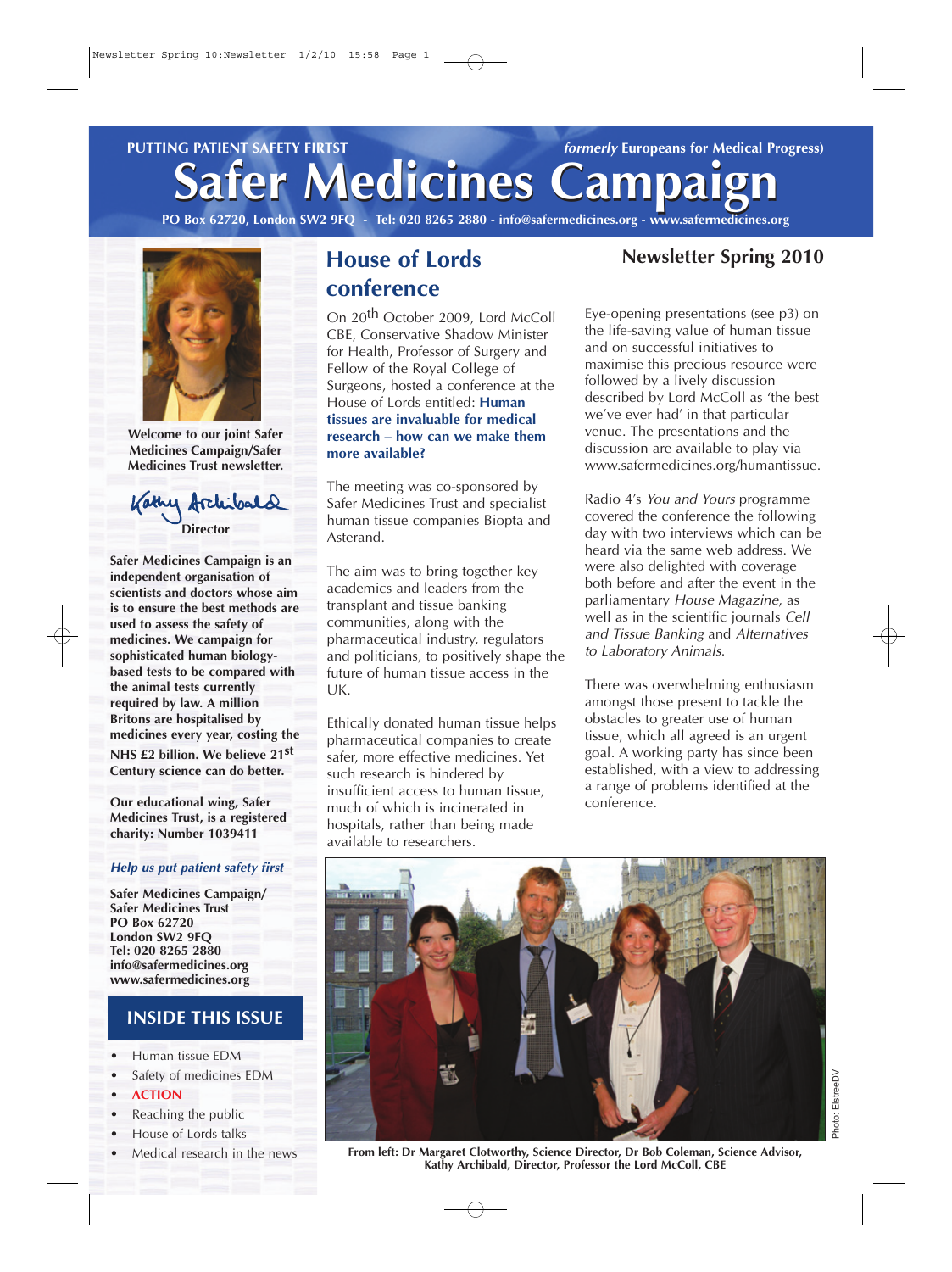## **Human tissue EDM**



'Making medicines safer and speeding up the testing of new drugs are highly important aims for the Government to pursue, and I will continue to push this agenda in Parliament.'

Jo Swinson (Lib Dem) MP has tabled Early Day Motion 212: Access to human tissue for health research, calling on the Government to do more to help researchers gain access to tissue samples which might otherwise go to waste.

## **Safety of Medicines EDM – phenomenal success**

**Thank you** to everyone who encouraged your MP to sign Early Day Motion 569 in support of The Safety of Medicines (Evaluation) Bill which was, sadly, not afforded parliamentary time for debate. You helped to achieve a truly remarkable demonstration of support in favour of such a momentous evaluation. EDM 569 was the joint 10th most-signed of all 2,421 EDMs in the last parliamentary session, with a phenomenal **243 signatories!**



'I will do everything I can to hasten the comparison called for in the Safety of Medicines (Evaluation) Bill. We must move safety testing into the 21st century, for all our sakes.'

Dr Bob Spink (Independent) MP has re-tabled the Safety of Medicines Early Day Motion in the current parliamentary session as EDM 29:

That this House believes that the safety of medicines should be established by the most reliable methods available in order to reduce the large and increasing toll of serious adverse drug reactions; and calls on the Government to initiate an unprecedented comparison of currently required animal tests with a set of human biology-based tests, to see which is the most effective means to predict the safety of medicines for patients.

The time to evaluate animal tests has surely come. With adverse drug reactions increasing (a study in the October issue of the journal Pediatrics reports that more than half a million US children suffer side effects every year) and the output of new medicines decreasing, while their costs spiral ever upwards, it has never been more important to assess the methods used to test drug safety.

## **ACTION**

Please write to your MP **before** the Easter recess on March 31st, to ask them to sign both EDM 212 and EDM 29. Please take the opportunity to thank them if they signed EDM 569. You can find out who signed via our website or contact us by email, letter or phone.

We suggest that you write something very brief, for example as follows:

Please sign EDM 29, which calls for an unprecedented comparison of currently required animal tests with a set of human biology-based tests, to see which is more predictive of safety for patients and EDM 212, which calls for better access to human tissues for medical research.

EDM 29 does not seek to ban any animal tests but merely to assess them scientifically.

A million Britons are hospitalised by prescription medicines every year, costing the NHS £2 billion (Sarah Boseley, the Guardian, 3rd April 2008).

These figures must be improved. There is evidence that human biology-based technologies may be more predictive of safety for humans: hence the need for a scientific comparison.

Given the volume of letters MPs receive, we believe brevity is paramount! MPs are only obliged to respond to their own constituents, so it is crucial to include your full address and postcode.

## **Reaching the public**

2009 was exceptionally successful in terms of raising the profile of our concerns about the validity of animal testing in the media and amongst politicians and scientists. We had articles published in the Guardian, the Telegraph, the North West Gazette, the Green Party publication GreenWorld, lifestyle magazine Lifescape, the Scientists for Global Responsibility newsletter and Regulatory Affairs Journal Pharma.

Dr Clotworthy made a strong scientific case for comparing the relative merits of the animal model with human biology-based methods on BBC1's Inside Out programme. She will feature in 'On The Edge' (www.EdgeMediaTV.com), Sky Channel 200 at 7pm on March 18th and April 29th.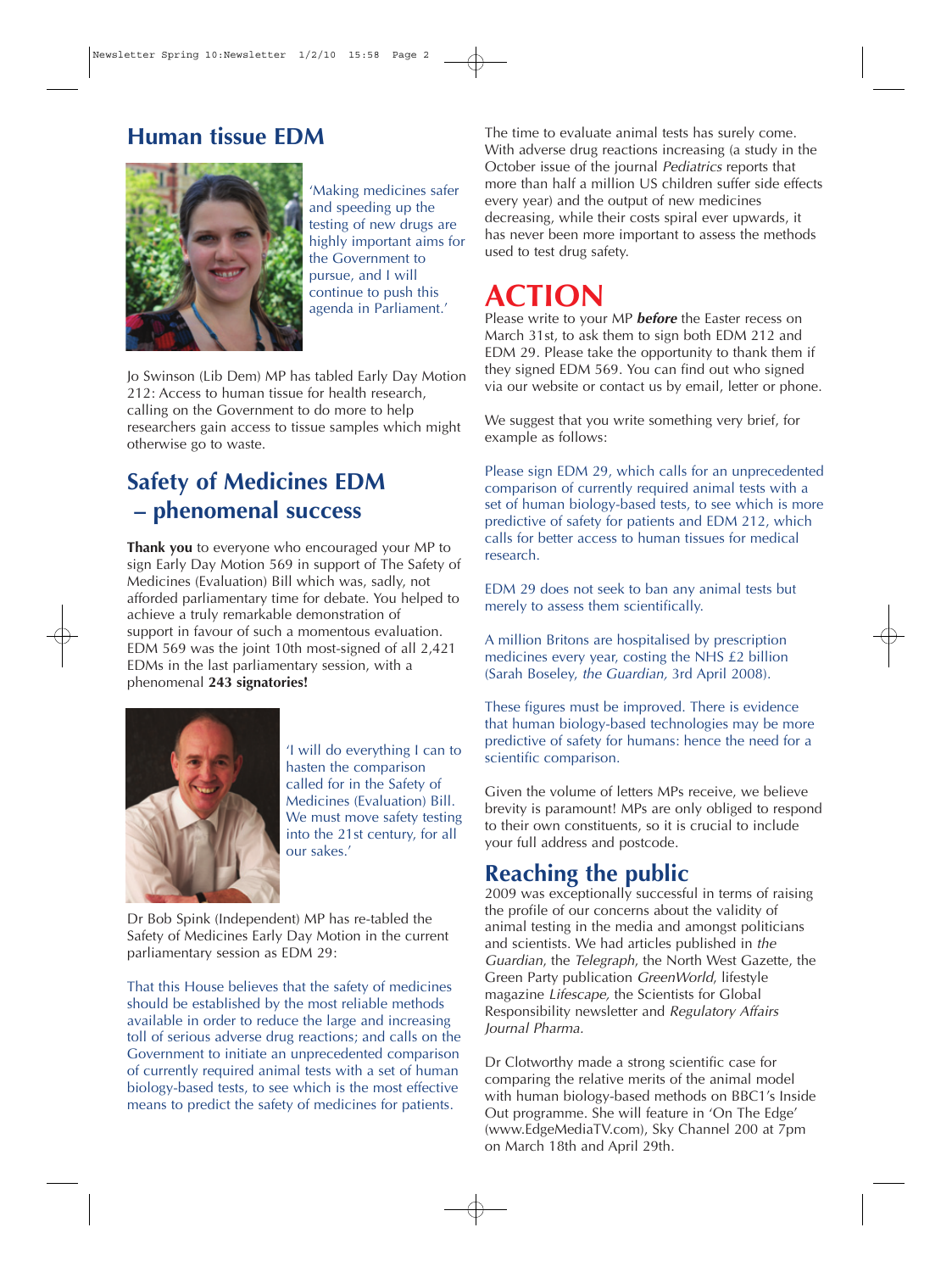We drew attention to the inadequacies of animals in medical research, particularly as compared with the latest human biology-based methods, in our submissions to the Academy of Medical Sciences study 'Animals containing human material' and the Home Office's public consultation on the revision of the laws governing the use of animals in laboratories.

We are very grateful to FRAME for publishing the proceedings of our Speed and Safety in Drug Discovery conference at the Royal Society. Copies can be purchased from us and from FRAME. Details and links may be found on our website.

We are delighted to have a version of our film, Safer Medicines, with French subtitles available on our website. Many thanks to Antidote Europe, from whom DVDs are available.

We are deeply grateful for legacies left to us by generous and far-sighted supporters Sheila Carson, Jane Higgens, Valerie Kneebone and Michael Sutcliffe, whose gifts are enabling us to work towards their shared vision of sophisticated human focused medical research for the benefit of all.

## **Summary of House of Lords presentations**



'Our unswerving reliance on animal tests for safety and efficacy in humans does not stand up to rigorous evaluation. It is now time to move towards more human focused testing for human medicines.'

The opening presentation by **Dr Bob Coleman**, consultant to the pharmaceutical industry and advisor to Safer Medicines Trust, emphasised the crucial importance of using human tissues. Results from other species simply do not reliably translate to the clinic, as evidenced by the 92% failure rate of potential new drugs in clinical trials. He pointed out the serious gaps in supply of certain types of fresh tissue, such as nerve tissues, and posited that a system to obtain nontransplantable organs from organ donors is essential to meet research needs.

'Living human tissues can be used to really predict how a drug is going to behave in patients.'



**Dr David Bunton**, co-founder and CEO of Biopta Ltd, reiterated the vital role that human tissues play in drug development, and elaborated on some of the remarkable ways in which even minute skin biopsies can be put to good use evaluating the impact of new

compounds on blood pressure, for example. He explained how some drugs are far more active in human tissues than in tissues from animals. If only animals (or their tissues) are tested, this can lead to medicines being given at dangerously high doses, or in the loss of medicines that would be valuable in people.



'The sky is the limit, beyond animal research, when it comes to human tissue engineering.'

**Dr Kelly BéruBé**, who heads the Lung & Particle research group at Cardiff University, inspired everyone with a presentation on the development of physiologically representative human 'micro-lungs' and how these are already being used to inform drug development, as well as to assess environmental hazards.

'Our aim is to develop new drugs to treat human disease, so using human tissue is an obvious way to go.'



**Iain Dougall** from AstraZeneca elaborated further on the use of human tissues in drug development for respiratory disorders, where they play an essential role. It was clear from his presentation, as well as comments from the floor, that the use of human tissues is highly regarded by pharmaceutical companies but would not become more widespread until supply issues were resolved.

'If you really want to study human disease, you've got to study the human. Don't try studying something else as a surrogate, however tempting it might look because it's easier – you're going to get the wrong answer.'



**Professor Chris Foster** of the University of Liverpool, a pathologist exonerated by the Alder Hey inquiry, illustrated the essential role of pathologists in clinical research. His explanation of the need for improved recognition and funding of pathology departments, which collectively constitute the largest human tissue repositories and a tremendous but under-appreciated and utilised resource, clearly resonated with the hospital-based delegates present.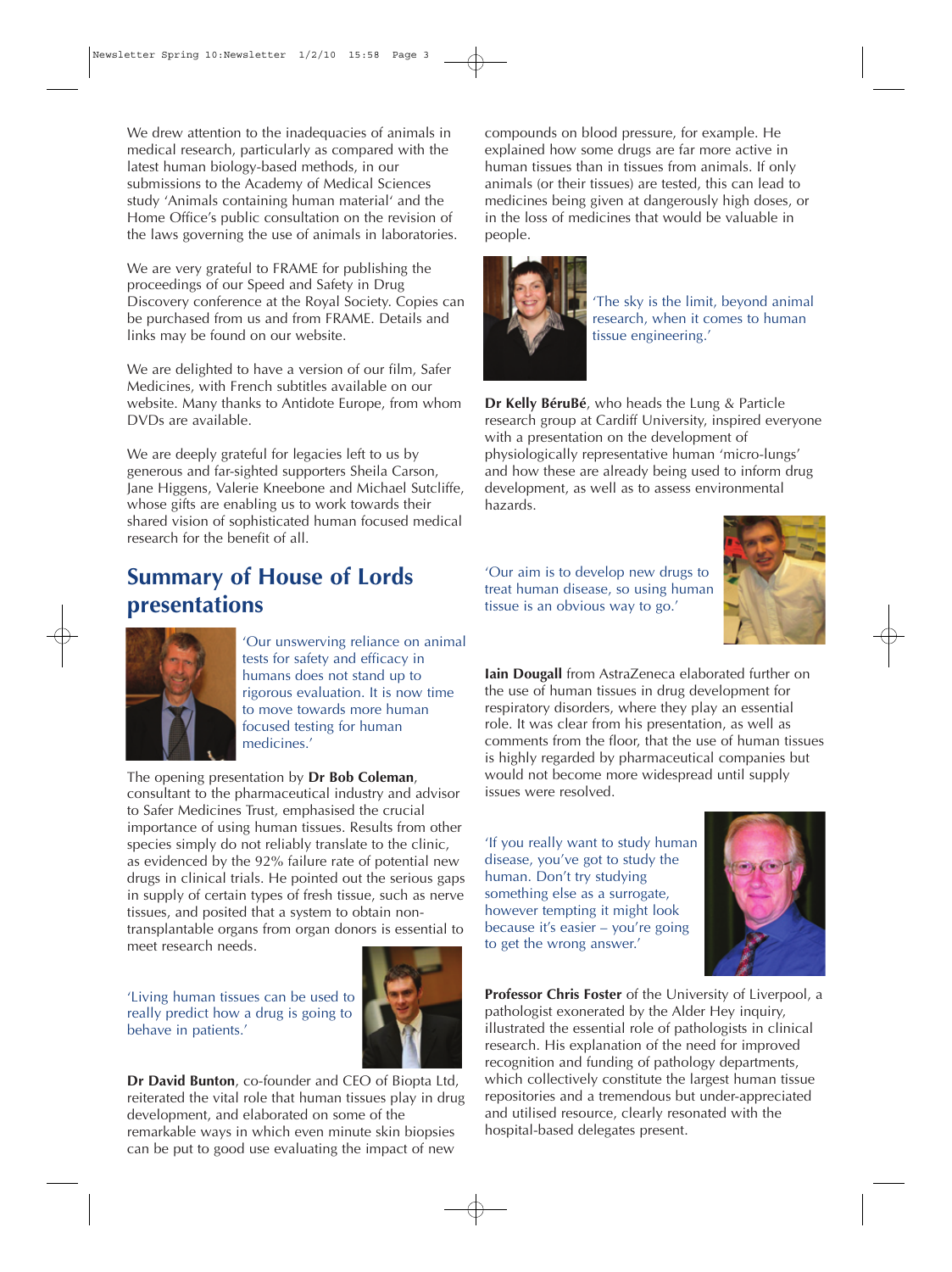

'Patients want this [surplus tissue donation for research] to happen and they are surprised to learn that it is not actually being used for research purposes.'

**Jane Hair**, Deputy Director of the NHS Greater Glasgow and Clyde Bio-repository, gave a valuable insight into the need to recoup costs while ensuring that all researchers with worthy projects have access to the necessary tissues. Despite the encouraging finding that most patients consent if asked, a recent audit uncovered that only 5% of surgical patients in Glasgow were being asked to consent to the use of their surplus tissues in research. They are now examining whether the use of IT to ensure that consent is requested and recorded at admission will improve this figure.



'The fact that we are licensed and ethically approved is quite attractive to research groups because they don't have to go through that whole process themselves.'

**Sandie Martin**, founder and Head of not-for-profit Ethical Tissue, Bradford, highlighted the valuable role of tissue banks with 'Ethical Approval Status' in minimising paperwork for researchers by obviating the need for them to obtain individual project approval.

'The benefits of human tissue for research are vast. Donor families are happy to know in many cases that these tissues can be made available for research if not transplantable.'



**Dolores Baldasare** from the US International Institute for the Advancement of Medicine (IIAM) gave a fascinating presentation on how her organisation manages to coordinate the collection and distribution of non-transplantable organs throughout the USA and beyond. IIAM liaises between the donor family, hospitals and researchers, and works with around 50 organ procurement organisations to provide tissues for research around the world.

In the US, would-be donors have a legal right to donate their organs and tissues for research, transplantation, education or therapy. In the UK there is no equivalent legislation, which means that nontransplantable organs are rarely consented for research or education. Surely the US system is one we should emulate, in order to give people the opportunity to make such valuable and life-saving donations if they wish to do so – which a majority of people clearly do.



'I was very impressed with the idea that you change things bottom-up and the idea of patient power too'

Lord McColl concluded the conference by echoing the call made by Professor Gerry Thomas of Imperial College London and the Wales Cancer Bank, that we should harness patient power to overcome bureaucratic hurdles and 'just do it'.

## **Medical Research in the News**



#### **Tamiflu revelations**

In June 2009, the World Health Organisation declared swine flu a pandemic, which triggered the stockpiling of antiviral drugs and vaccines in many countries, including the UK, that are now trying to offload £billions worth of surplus stocks.

A cross party group of Council of Europe parliamentarians has accused pharmaceutical companies of using scare tactics to influence governments:

'They have made them squander tight healthcare resources for inefficient vaccine strategies and needlessly exposed millions of healthy people to the risk of unknown side effects of insufficiently tested vaccines.'

The UK government stockpiled over 30 million doses of Tamiflu, based on claims by Roche, the manufacturer, that it reduces complications of flu (including bronchitis and pneumonia) by 67% in otherwise healthy people.

But a joint investigation by the British Medical Journal (BMJ) and Channel 4 News, plus an independent review by the Cochrane Collaboration, based on evidence available so far, revealed that the benefits of Tamiflu in reducing complications, as claimed, appear to be vanishingly small.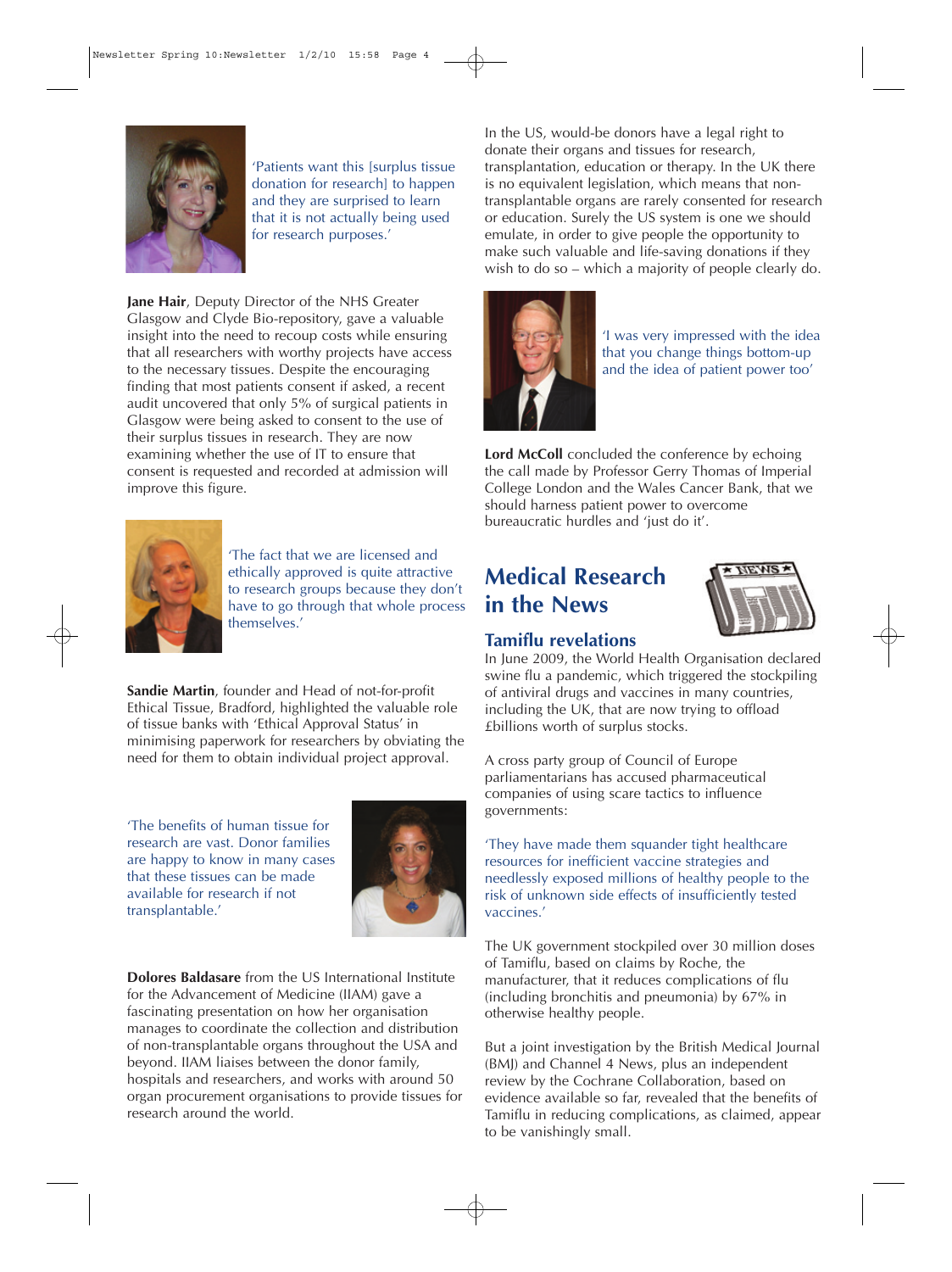The investigation uncovered a catalogue of secrecy and restricted access to crucial trial data, which speaks volumes about the lack of transparency in drug evaluation and how health policy is decided.

Interestingly, the US drug regulator, the Food and Drug Administration (FDA) says that Tamiflu has not been shown to reduce complications, while the European Medicines Agency (EMEA) concludes that it does.

'The current system [for assessing drug safety and effectiveness] isn't working. Worse than that, it gives a false sense of security…. Why should the public have to rely on detective work by academics and journalists to patch together the evidence on such a potentially important drug? When vast quantities of public money, and large amounts of public trust, are placed in drugs, the full data must be accessible for scrutiny by the scientific community'

– Dr Fiona Godlee, Editor, BMJ.

Ref: BMJ 8<sup>th</sup> December 2009 and 12<sup>th</sup> January 2010.



#### **Publication bias kills**

Tragically, the example of Tamiflu and the suppression of crucial data is by no means an isolated case. Biased reporting and non-reporting of clinical trials is a major problem in medicine, distorting evidence about whether a treatment is helpful or harmful and harming and even killing untold numbers of patients as a consequence.

Leading medical journals announced in 2005 that they would only publish trials registered in advance, to prevent subsequent cover-ups. But a new study reveals that companies are still failing to properly register a majority of trials. Of those that are registered, a third are later manipulated to substitute outcomes that did not favour the drug in question with positive findings on a different outcome instead.

Dr Ben Goldacre quotes the astonishing example of all the published studies where one non-steroidal antiinflammatory drug was compared to another: 'In every single trial, the sponsoring company's drug was either equivalent to, or better than, the drug it was compared to: all the drugs were better than all the other drugs. Such a result is plainly impossible.'

Clinical trials 'have become the primary marketing tools of pharmaceutical companies' – Dr David Healy, Cardiff University.

The Oncologist medical journal reported that drug companies published fewer than 6% of all the clinical studies they undertook to test their drugs. Bad results in the other 94% are buried simply by failing to publish them.

'Scientists since Galileo have realised you can't be a scientist without data' – Aubrey Blumsohn, whose concerns about access to Procter and Gamble's research data on the osteoporosis drug risedronate cost him his job as senior lecturer in metabolic bone medicine at Sheffield University and led him to abandon his career as a clinical researcher.

A study in November's Archives of Internal Medicine, aimed at preventing another Vioxx by uncovering side effects more quickly after a drug is marketed, proposes a constantly updated public database that could be analysed freely by independent researchers.

'There is this kind of dogma in medicine that you shouldn't use any drug for the first seven years after it's released, because it takes that long to figure out its harms and benefits' – Dr. Michael Steinman, assistant professor of medicine, University of California, San Francisco.

References: Journal of the American Medical Association 2009;**302(9):**977 BMJ 2009;**339:**4949 The Oncologist 2008;**13:**925 BMJ 2009;**339:**5293 New York Times, 23<sup>rd</sup> November 2009

#### **Let's see the animal data too**

All of the above is a damning indictment of the system that is supposed to ensure our medicines are safe and effective. It is unarguable that governments should mandate ready access to the raw data behind any analyses used to license and market a drug.

That must include animal data, since crucial decisions, such as whether to proceed to clinical trials and whether the drug might cause cancer or birth defects are based on demonstrated safety in animals. Yet, as we know from Northwick Park, even safety in monkeys at enormous doses does not guarantee safety in humans. In fact, a seminal study in the Journal of the Royal Society of Medicine (2008;**101:**95) shows that even safety in both dogs and monkeys provides no prediction of any value that the drug will be safe for humans.

Alarmingly, despite all the above-mentioned flaws in reporting of clinical research, it is still of a far higher standard than the reporting and conduct of animal research, as stroke research group Camarades (www.Camarades.info) has found: 'This lack of advanced scientific methods leaves many questions about the value of animal research unanswered' – Professor Michael Bracken, Yale University.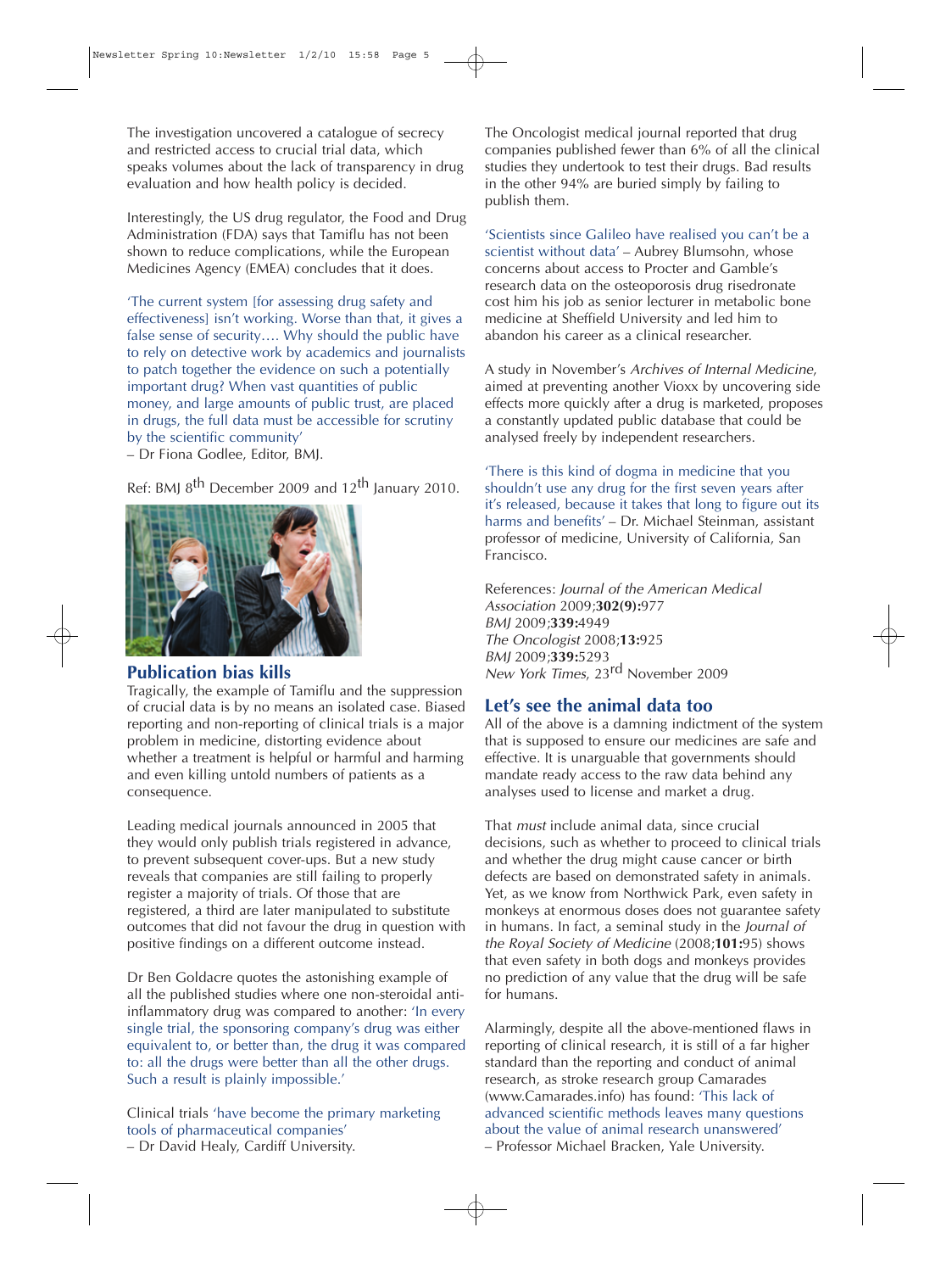A large systematic survey published in November 2009 found serious omissions in reporting of data and in strategies to reduce bias in results. Only 12% of the animal studies used randomisation, only 14% used blinding and only 8% gave the raw data. The National Centre for the Replacement, Refinement and Reduction of Animals in Research (NC3Rs), which cofunded the study, concluded that serious efforts are needed to improve both the quality of experimental design and the quality of reporting of biomedical research using animals. They commented: 'The entire scientific community is reliant on published experiments being appropriately designed and carried out, and accurately and transparently reported, as this has implications for the scientific validity of the results… and the suitability of these animal studies for translation into clinical trials.'

Sir Iain Chalmers, of the James Lind Library, Oxford, and Professor Paul Glasziou, of the Centre for Evidence-Based Medicine, University of Oxford, wrote in a study published in The Lancet (**374, 9683:** 86, 4th July 2009) that over half of clinical trials are designed without reference to previous research on the same question. This causes duplication of effort and exposure of patients and research volunteers to avoidable risks. They conclude that inadequate planning, design, reporting and publication of studies probably waste between 50% and 85% of global research funds (of over US\$100 billion).

As Sir Iain Chalmers has said before (in a presentation to the Scottish Wellcome Trust Clinical Research Facility, 30<sup>th</sup> June 2005): 'Failure to prepare scientifically defensible reviews of relevant animal and human data results not only in wasted resources but also in unnecessary suffering and premature death.'

Animal data used to justify claims that a drug is safe should be open to full scientific scrutiny, just as all data from human trials should be. The best way to evaluate the effectiveness of animal tests for drug safety is to compare their results with subsequent realworld outcomes in patients and consumers. The Safety of Medicines (Evaluation) Bill and a series of Early Day Motions, which we have initiated, call for that comparison to be conducted, alongside a comparison of the performance of the latest human biology-based tests, to see which methods are superior.

Support for our proposal is substantial and growing amongst MPs, biotech companies, the human tissue research community and – crucially – major pharmaceutical companies. Getting the comparison conducted is an urgent priority, which it is high time the Government recognised.

Reference: Kilkenny, C et al, PLoS ONE **4(11):** e7824.

#### **Epilepsy in vitro**



Researchers at Newcastle University have observed spontaneous epileptic activity in brain tissue removed from patients during surgery as part of their treatment. Thanks to this breakthrough, they have discovered why traditional drugs which target chemical release from nerve cells are ineffective in almost a third of patients: the signals which send these patients' brains haywire are electrical rather than chemical.

Although brain disorders are notoriously difficult to mimic in the lab, this sort of insight could only be obtained by looking at real patients, rather than animal 'models'. Now scientists have high hopes that they will be able to find effective drugs to help such patients – of whom there are an estimated 45 million worldwide – so that they will no longer have to resort to surgery.

'Until now we have only been able to mimic epilepsy using experimental animal models but this can never give you a true picture of what is actually going on inside the human brain in epilepsy'

– Dr Mark Cunningham, Institute of Neuroscience, Newcastle University.

Reference: ScienceDaily.com, 1st December 2009

#### **Clinical trials in a dish**

'It feels like we're on the cusp of a revolution. This is a breakthrough – to take human cells and use them to make the tissue involved in the disease'

– Dr. George Daley, Associate Director of the Stem Cell Institute at Children's Hospital Boston and Co-Chairman of Ipierian's scientific advisory board.

Scientists have taken skin cells from a patient with a rare heart disorder and turned them into heart cells. The skin cells, which are obviously much safer & easier to extract than heart cells, are specially treated so that they become stem cells – the cells which eventually give rise to all the cells in the body. These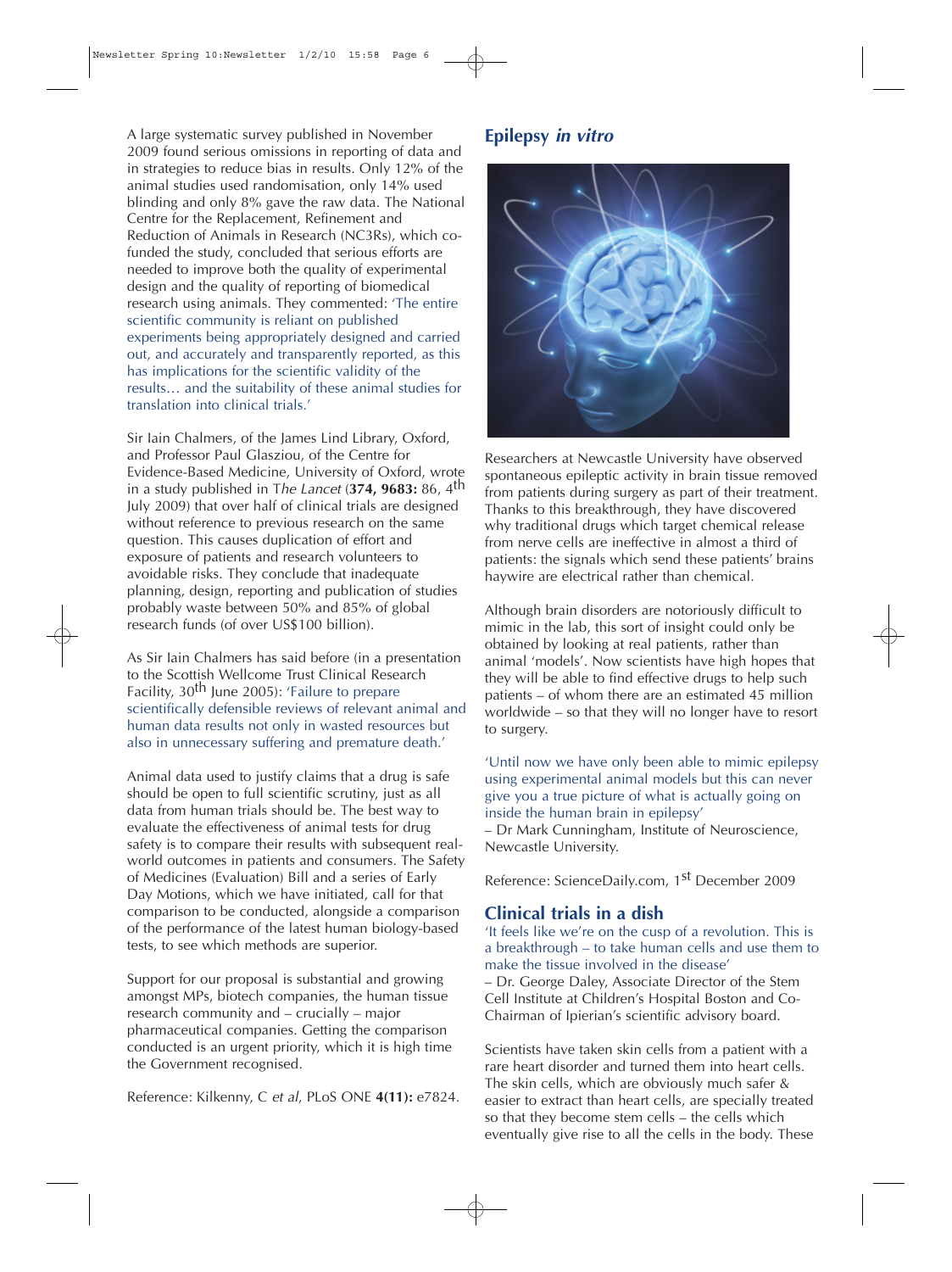are then 'reprogrammed' in the lab so that they turn into heart cells with the same problem seen in the patient. Thus scientists have an endless, safe & ethically obtained supply of defective human cells. They can be used to study the basic biology of the disease, and perhaps most promisingly of all, to design and test new drugs.

Around the world, skin cells have also been turned into muscles, nerves, kidney, liver & other organs from patients with devastating genetic diseases. John Walker, CEO of Ipierian, a company which develops & uses these cells to discover treatments, believes that using human cells instead of animals will not only give more accurate results, but could also cut the time taken to get drugs to patients by years.

Reference: Forbes Magazine, 5<sup>th</sup> October 2009

#### **A whole (human) system**

Leeds-based Kirkstall has developed an advanced commercially available cell culture system which links human cells from different organs of the body together to form a 'quasi vivo' mimic of the human body. Drugs can be added to the 'body' and the complex interactions between the different 'organs' observed. For example, the liver is crucial to drug metabolism, and the effect of the drugs' metabolites on a variety of organs can be determined simultaneously. The result is a more accurate – and economical – model of what will happen in people, and they are currently working hard to validate it.

Kirkstall believes that barriers to the adoption of sophisticated human biology-based techniques are regulatory rather than technological, as regulatory agencies have simply grown accustomed to relying on animal test data.

US company, Hurel (Human-relevant) has developed a system designed to achieve similar results, and spoke at our Speed & Safety in Drug Discovery conference at the Royal Society in 2008 (see their presentation at www.drugtestingconference.com). By eliminating the time, money and potential inaccuracies associated with animal testing, Hurel estimates their test could shave \$100 million off the roughly \$1 billion cost of developing a new drug.

Reference: outsourcing-pharma.com, 20<sup>th</sup> October 2009

#### **Toxichip**

A 3 year project, called Toxichip, is being funded by the European Union to develop two types of biochip: one using bacteria engineered to change colour in the presence of dangerous chemicals in the environment, and one for the toxic assessment of chemicals using cultured human cells. The latter chip will find use, not only in evaluating chemicals for environmental risk,

but also in looking at drug safety. The chip will allow cellular responses to drugs (or chemicals) to be assessed in combination, which is important as many patients need to take more than one drug at a time, and people may be exposed to many agents simultaneously in the environment. By incorporating microfluidic, electronic and computer technologies, the aim is to produce chips that can be used quickly, simply and cheaply to assess the risks posed by new drugs or chemicals more accurately than animal tests.

Reference: RTÉ News 30<sup>th</sup> November 2009

#### **Superior human tissue**

In another example of innovative UK companies rising to the challenge of developing human biology-based tests, University of Oxford spin-out Zyoxel is using bioreactor technology to grow human tissues in environments closer to those the cells experience in the body.

'Recent research has shown our technology can be used to culture more realistic cancer tissue for testing, offering a powerful new tool for cancer drug discovery programmes'

– Prof Cui, University of Oxford & Zyoxel technology co-inventor.

This boosts test accuracy, cuts drug development times & potentially slashes costs by at least 10%. As Zyoxel CEO Dr Tim Hart estimates that failure to detect toxicity early in drug development costs the industry about £5 billion each year, the impact could be huge. The company's advances have not gone unnoticed as far afield as China, where a company keen to have such technology on-board has invested £1million to help fund test development.

Reference: Oxford Mail, 19th July 2009

#### **Cancers catalogued**

Scientists have unlocked the entire genetic code of two of the most common cancers – skin and lung –identifying 90% of the mutations in two human cancer cell lines. Not only will these 'mutational signature' maps pave the way for blood tests to spot tumours far earlier, they will also yield new drug targets, says the Wellcome Trust team.

'This is a landmark moment in cancer research. From this moment on, this is going to be our expectation for what we want to know about individual cancers – it resets our ambitions for cancer'

– Professor Michael Stratton FRS, Wellcome Trust and Institute of Cancer Research.

Reference: TheScientist.com, 16<sup>th</sup> December 2009